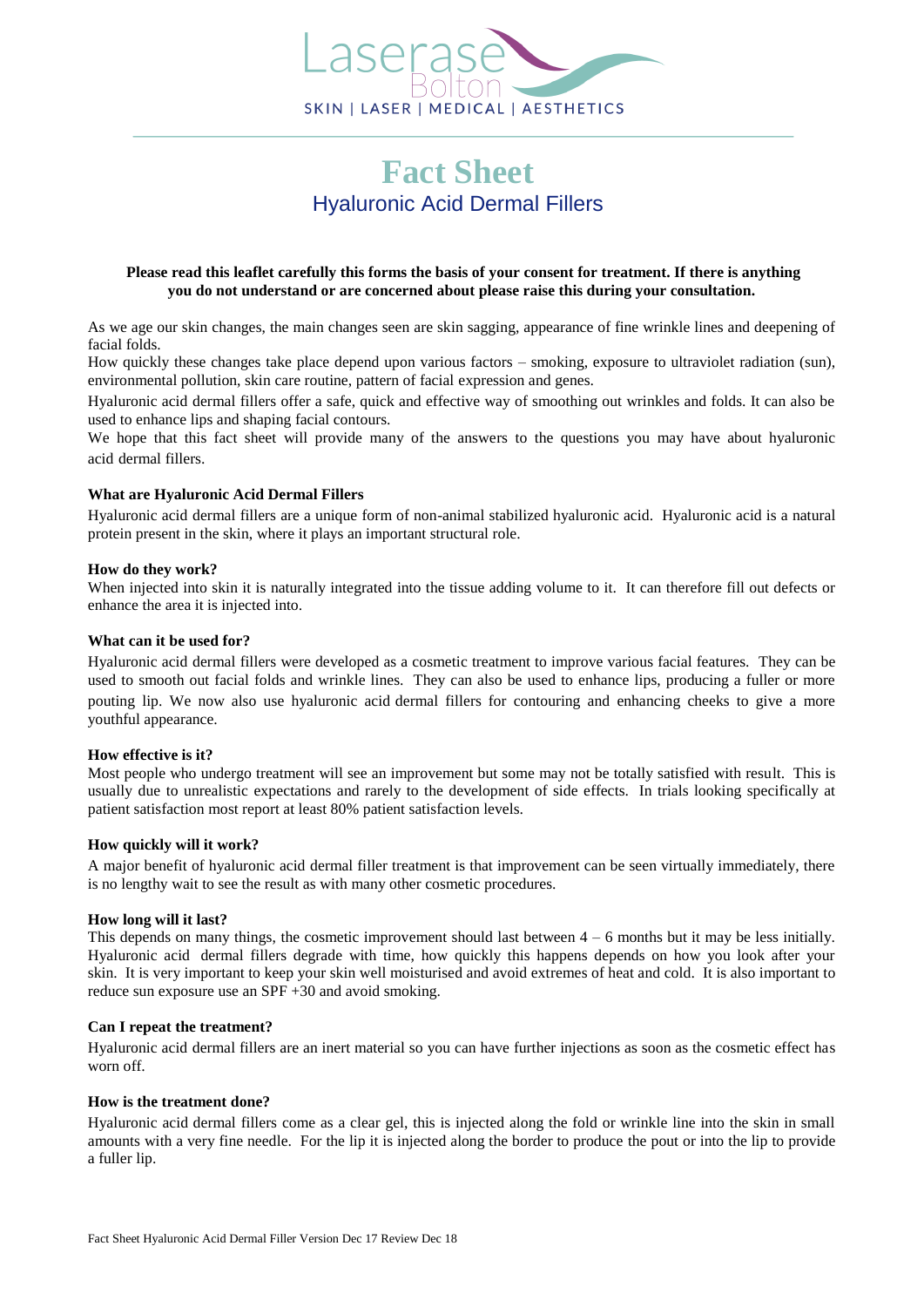

# **Fact Sheet** Hyaluronic Acid Dermal Fillers

# **Is it painful?**

For most wrinkles or skin folds no pain relief is necessary, you feel a sharp prick followed by stinging sensation. When enhancing lips or treating lines on the top lip a local anaesthetic is required. A topical anaesthetic will be prescribed to numb the lip tissue this will be applied approx. 45 minutes prior to procedure.

# **How long will it take?**

The treatment itself is relatively quick and should take around 15-30 minutes.

#### **What side effects will I see?**

During the treatment you may get some bleeding at the injection sites. If you are using aspirin or any similar medication, be aware that these may increase the risk of bruising and bleeding at the injection site. After the injection some common injection-related reactions may occur, such as swelling, redness, pain, itching, discoloration and tenderness at the implant site. They typically resolve spontaneously within one to two days after injection into the skin. Other types of reactions are very rare, but about one in every 2,000 treated patients have experienced localized reactions thought to be of a hypersensitivity nature. These have usually consisted of swelling at the implant site, sometimes affecting the surrounding tissues.

Redness, tenderness and rarely acne-like formations have also been reported. These reactions have either started a few days after injection or after a delay of two to four weeks and have generally been described as mild to moderate and self-limiting, with an average duration of two weeks.

Very rarely one in every 15,000 treated patients may get a granuloma formation, this is where the skin becomes lumpy and inflamed. Some may even experience ulceration or urticaria.

If you have previously suffered from facial cold sores, there is a risk that the needle punctures could contribute to another eruption of cold sores.

#### **What do I need to do before any treatment?**

No special preparations are needed before treatment: we will however need you to remove any make up from the area to be treated. Avoiding aspirin and anti-inflammatory drugs such as Ibuprofen (nurofen) for a couple of days before treatment may reduce the risk of bruising, but this is not essential.

## **What precautions do I take after?**

- Avoid touching the treated area within the following 6 hours. After that, a light make-up can be applied and the area can be gently washed with soap and water.
- Until the initial swelling and redness have resolved, do not expose the treated area to intense heat (e.g. solarium and sunbathing) or extreme cold.
- Keep the area clean to avoid infection washing with soap and water will help but there is no need for antiseptics or special creams

#### **Can anyone have treatment?**

Hyaluronic acid dermal filler treatment is not recommended for anyone who is pregnant or breast feeding. It is not recommended within 2 weeks of laser treatment or chemical peeling. It is important that you wait until the skin has completely healed. Similarly it is wise not to have any other skin treatment after treatment for at least 2 weeks.

Treatment is not recommended in any area where the skin is inflamed, infected or if you have any other active skin disease in the area to be treated.

# **How much will it cost?**

The cost of the treatment is dependent upon the area treated; whilst an approximate cost may be given the actual cost will be detailed within the consultation appointment.

## **A consultation is required before embarking on any treatment regime, test patches are also undertaken.**

## **A parent or guardian must accompany anyone aged under 18.**